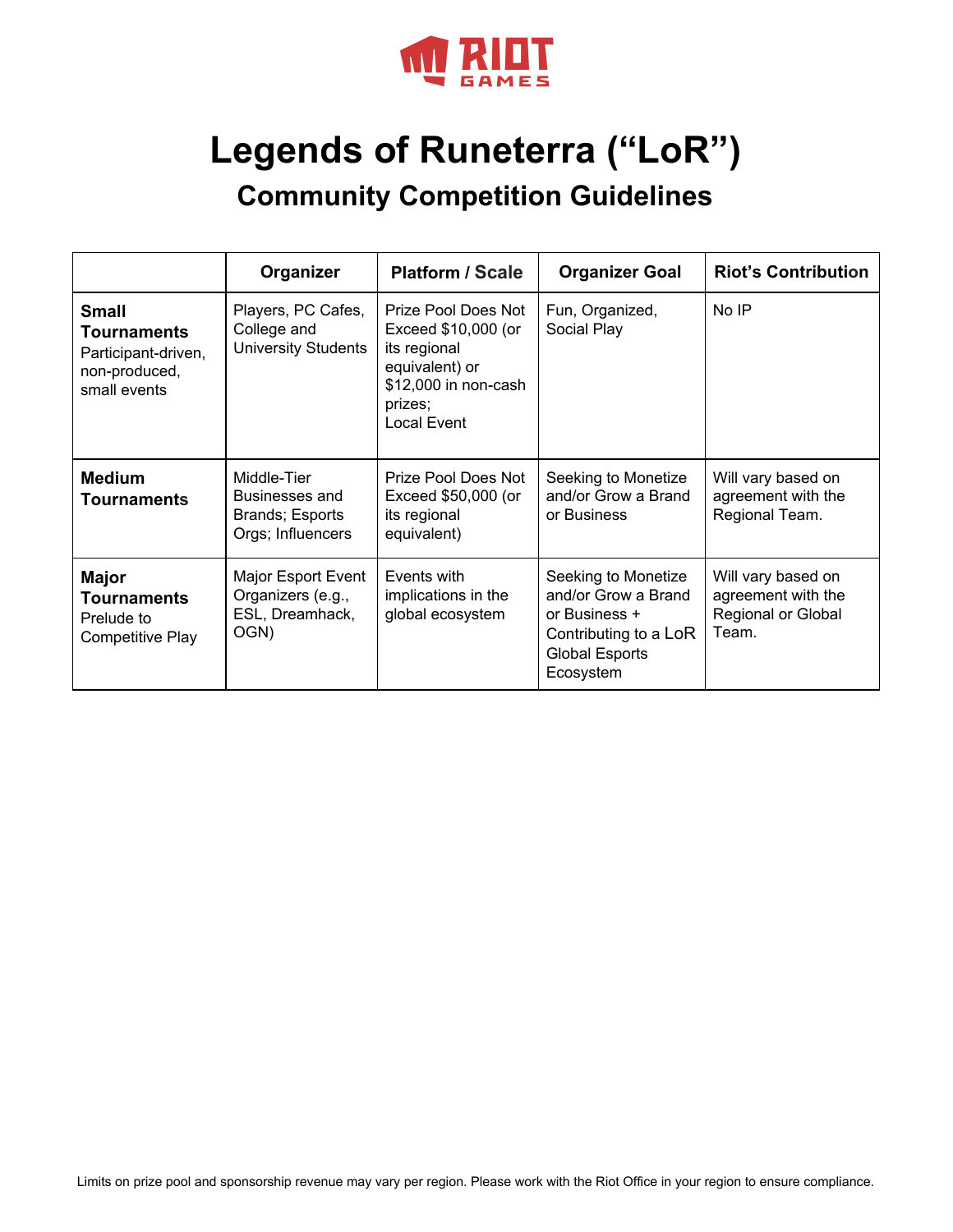# **APPLICATION PROCESS**

#### **Small Tournaments -**

- 1. No application needed.
- 2. You are granted a Community License by adhering to these guidelines.

### **Medium & Major Tournaments -**

- 1. Custom License required.
- 2. You must apply to your Regional Riot Esports Team.

## **TRADEMARKS OR AFFILIATION**

#### **Small Tournaments -**

- 1. You may use the name Legends of Runeterra and/or LoR to promote your Competition.
- 2. You must not use the words "Championship", "Champions", "Season", or "League" in the name of your competition.
- 3. You must not use Riot logos or trademarks (including game logo treatments, Esports leagues trademarks (professional or amateur), or the name Riot Games, Inc., Riot Games or Riot) to promote your Competition or Competition website; you may not otherwise suggest that your Competition or Competition website is endorsed or approved by, or affiliated with, Riot in any way.
- 4. You must additionally include the following notice in a clear and conspicuous manner on your competition website and any competition materials: "This competition is not affiliated with or sponsored by Riot Games, Inc. or LoR Esports."

### **Medium & Major Tournaments -**

- 1. You may use the name Legends of Runeterra and/or LoR to promote your Competition.
- 2. Riot may permit the use of Riot/LoR Esports artwork, logos or trademarks (including game logo treatments, Esports leagues trademarks (professional or amateur), or the name Riot Games, Inc., Riot Games or Riot) to promote your Competition or Competition website. Additionally, Riot may provide you with "Community" LoR logos and artwork for promotional use.
- 3. Riot may include your event on a Riot Games Official Schedule.

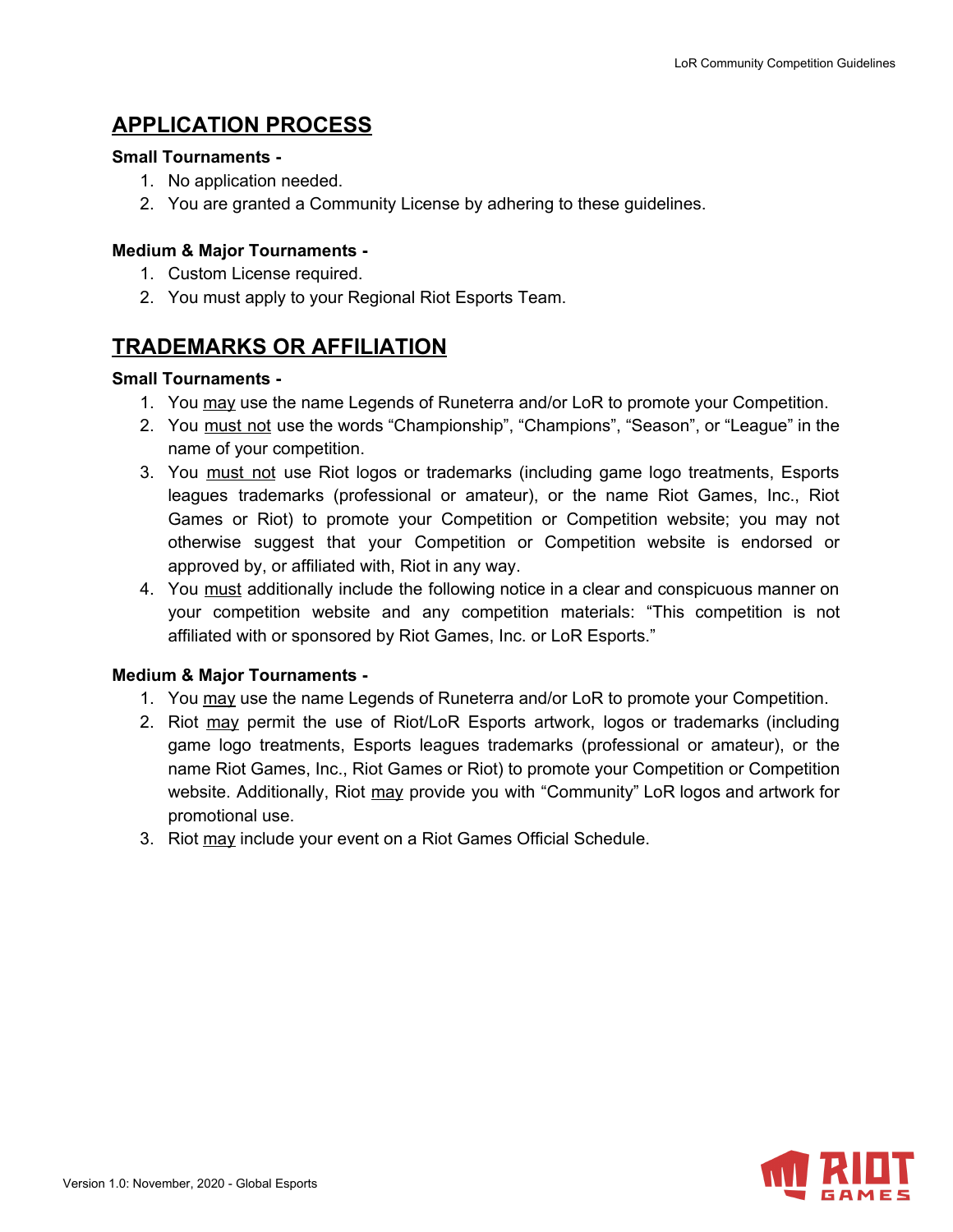## **ENTRY FEES**

#### **All Tournaments**

- 1. You may charge an entry fee for your Competition. Entry fee revenue must be used solely to help offset the Competition Costs (such as venue, web hosting, casters, etc.) or towards the Competition's prize pool.
- 2. You may crowdfund to help offset the Competition Costs, but any and all contributions from crowdfunding must go directly to the prize pool for the Competition or towards the Competition Costs. Additionally, you must state that your competition is licensed under a LoR Community Competition License with a link to these guidelines. You must also state that the crowdfunding campaign is neither endorsed nor sponsored by Riot games.

### **PRIZING**

#### **Small Tournaments**

- 1. The total value of your prize pool may not exceed \$10,000 USD (or its regional equivalent), or \$12,000 in non-cash prizes.
- 2. The total value of your prize pool, including cash value of non-cash prizes, across all competitions you organize in a calendar year may not exceed \$100,000 USD (or its regional equivalent), without prior approval from Riot.

#### **Medium Tournaments**

- 1. The total value of your prize pool may not exceed \$50,000 USD (or its regional equivalent).
- 2. The total value of your prize pool, including cash value of non-cash prizes, across all competitions you organize in a calendar year may not exceed \$200,000 USD (or its regional equivalent), without prior approval from Riot.
- 3. Riot may contribute to your prize pool.

### **Major Tournaments**

1. Riot may contribute to your prize pool.

# **BROADCASTING**

#### **Small Tournaments**

- 1. You may broadcast your competition online, and may stream on whichever online platform you like, subject to the rules in our Legal Jibber [Jabber](https://www.riotgames.com/en/legal).
- 2. You may not charge fees of any kind for spectators to watch the competition online.
- 3. If you broadcast your competition online, you are responsible for ensuring that any accompanied chat is adequately moderated to prevent vulgar, abusive, or an otherwise mean spirited environment.
- 4. All other forms of broadcast (e.g., Linear television) are prohibited.

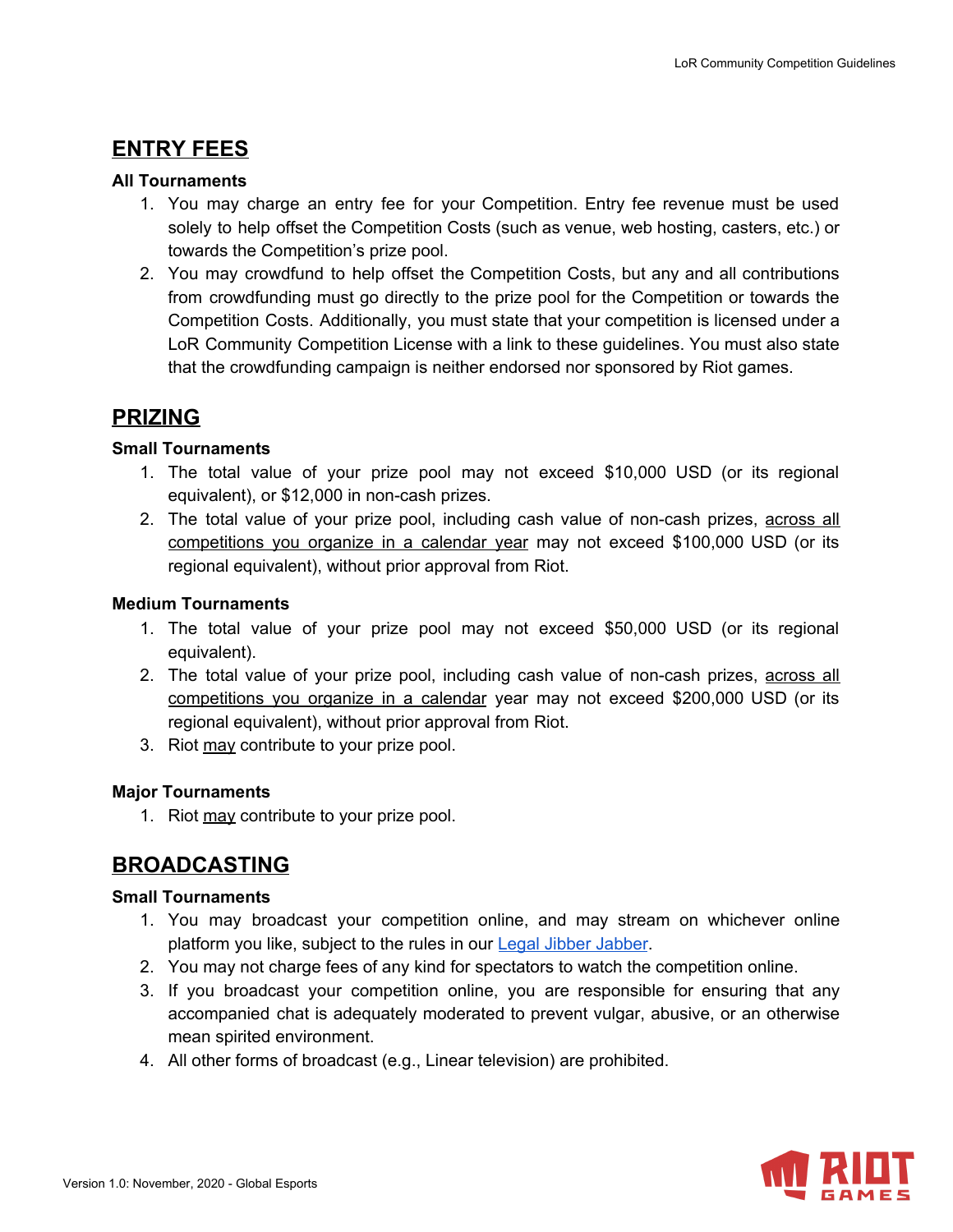#### **Medium & Major Tournaments -**

- 1. You must abide by the Broadcast terms set forth in your custom license.
- 2. If you broadcast your competition online, you are responsible for ensuring that any accompanied chat is adequately moderated to prevent vulgar, abusive, or an otherwise mean spirited environment.
- 3. If Riot promotes your competition, contributes to your prize pool, and/or helps monetize your competition in any way, you may be asked to promote Riot social media accounts and/or channels during your broadcast.

# **SPONSORS & PARTNERS**

#### **Small Tournaments -**

- 1. You may use any sponsors not listed on the Prohibited Sponsorship List, below.
- 2. Total sponsor contributions for each tournament your organization runs are limited to \$10,000 (or its regional equivalent) in value. In addition, your organization cannot receive more than \$100,000 (or its regional equivalent) in sponsorships in a Calendar Year for LoR tournaments.

#### **Medium & Major Tournaments -**

- 1. You may use sponsors not listed on the Prohibited Sponsor and Advertiser List, below.
- 2. Riot may assist in monetizing your event through sponsorships, in which case a predetermined percentage of the proceeds would be contributed to your prize pool.

The Prohibited Sponsor and Advertiser List:

- Any other video game, other video game developer, or publisher
- Any video game consoles
- Any esport or other video game tournament, league, or event
- Gambling, sportsbook and casinos
- Fantasy esports operators (including daily fantasy)
- Any prescription drugs or drugs that are not "over-the-counter" drugs including items such as CBD oils, etc.
- Firearms, ammunition or firearm accessories
- Pornography or pornographic products
- Tobacco products or paraphernalia
- Alcohol products (including non-alcoholic beverages marketed by alcohol companies) or other intoxicants the sale or use of which is regulated by applicable law
- Sellers of or marketplaces for virtual items known to be counterfeit or illegal
- Seller of or marketplaces for goods or services that violate the Riot Games terms of Service
- Cryptocurrencies, or any other unregulated financial instruments or markets
- Political campaigns or political action committees

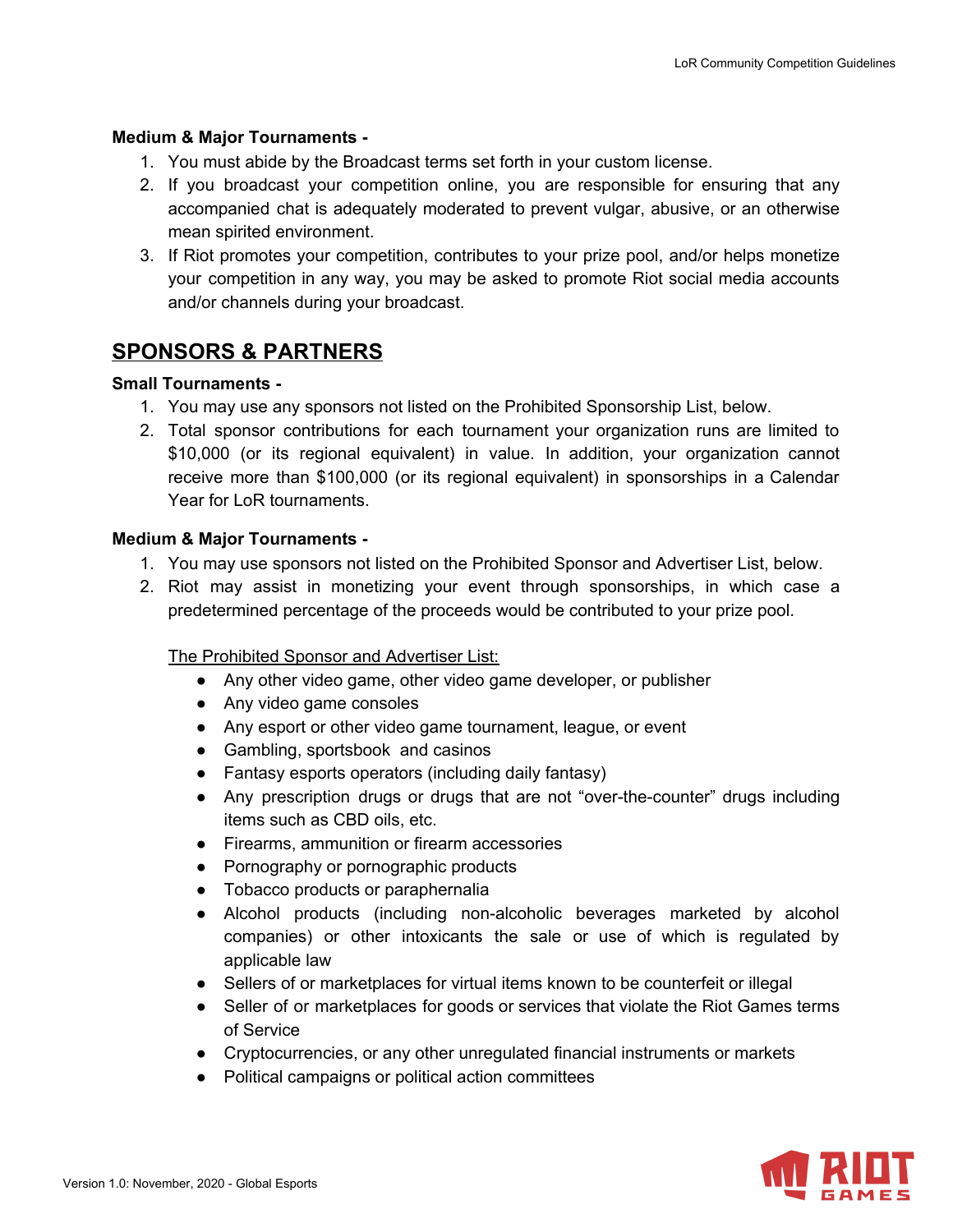- Charities that endorse particular religious or political positions, or are not reputable. (Red Cross, American Cancer Society, Stand-Up to Cancer and other similar mainstream charities would be considered reputable)
- If you have any questions on the above or are unsure as to the category, you are requested to secure express written authorization of Riot.

We may make changes to the Prohibited Sponsorship List. It is your responsibility to review the Prohibited Sponsorship List for updates or changes.

## **MERCHANDISING**

#### **Small Tournaments -**

1. You may not sell any Riot, Legends of Runeterra, LoR, LoR Esports, or similar branded merchandise.

### **Medium & Major Tournaments -**

1. Riot may provide, or permit the sale of, Riot, Legends of Runeterra, LoR, LoR Esports, or similar branded merchandise.

# **RIOT GAMES' RIGHTS TO CONTENT**

#### **All Tournaments -**

- 1. In consideration of Riot granting you the Community Competition License, you agree that we can choose to promote your Competition, and may use the results of your Competition to qualify players for Riot sponsored competitions; and
- 2. Additionally, by operating or sponsoring a competition using the Community Competition License you agree to license to Riot, for free and forever, any rights that you may have in the broadcasted content, highlights, video, still content, news, and all other content generated by the Competition for us to copy, modify, distribute, or publicly display such content, or to sublicense those rights as we see fit.

### **OTHER LEGAL STUFF**

### **All Tournaments -**

- 1. It is your responsibility (and the responsibility of any sponsors or other third parties involved with your competition) to comply with all applicable laws and regulations for your competition, as well as all our policies, as may be amended from time to time. If there is not a right granted in another Riot policy, the right does not exist; and
- 2. The Competition must comply with all applicable laws and regulations, as well as all policies of any third party service you are using to stream or broadcast your Competition.

On the condition that you follow all of the guidelines described in this policy (the "Guidelines"), our Legal Jibber [Jabber](https://www.riotgames.com/en/legal), and our Terms of [Service,](https://na.leagueoflegends.com/en/legal/termsofuse) Riot Games, Inc. ("Riot", "we", or "us")